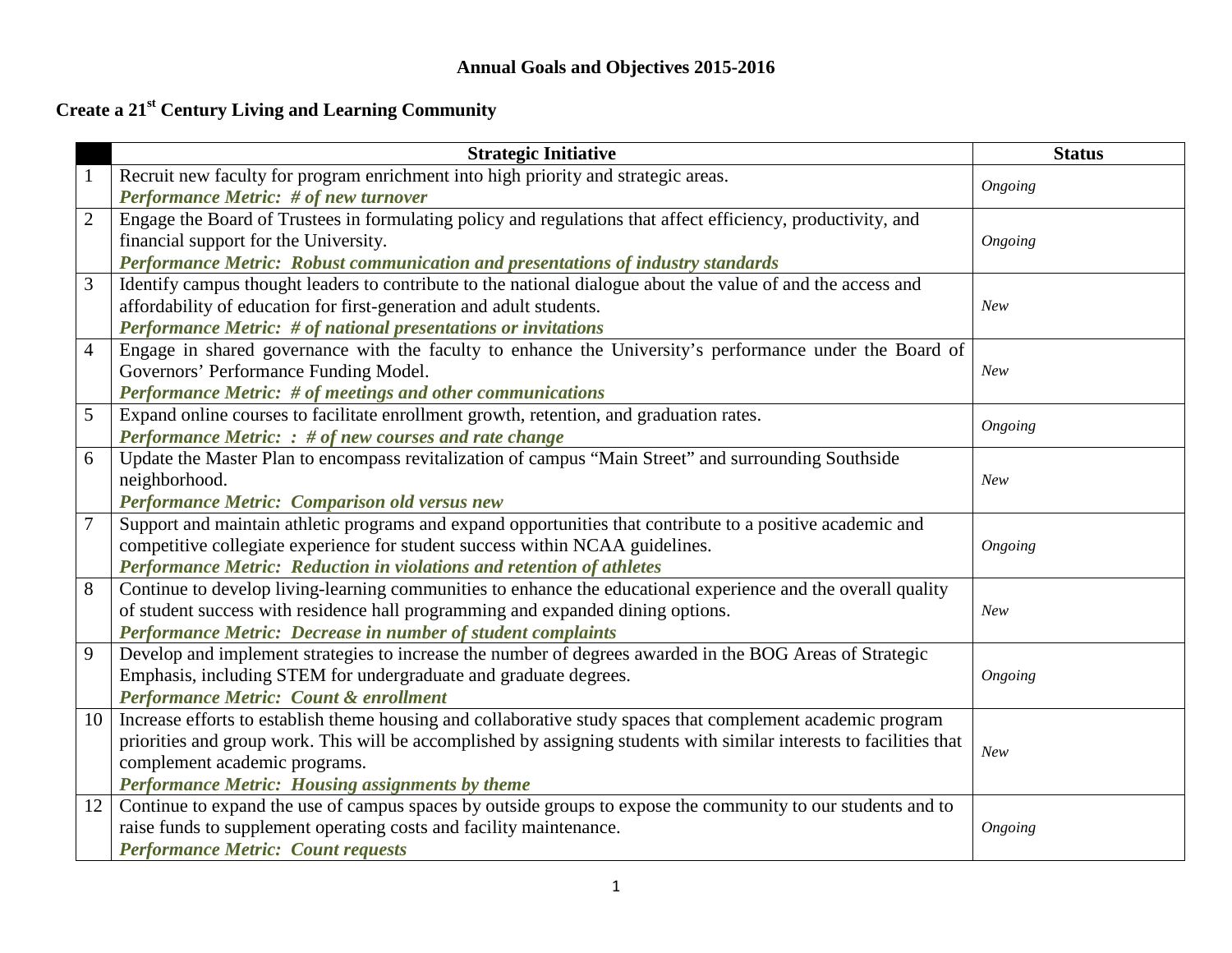| $13$ Continue efforts to restore pride and campus beautification.<br><b>Performance Metric: Visual</b>                                                        | Ongoing |
|---------------------------------------------------------------------------------------------------------------------------------------------------------------|---------|
| 14 Expand the public service and community engagement for staff, students, and faculty.<br><b>Performance Metric: Attendance, volunteer, and presentation</b> | Ongoing |

### **Enable Excellence in University Processes and Procedures**

|                | <b>Strategic Initiative</b>                                                                                        | <b>Status</b> |
|----------------|--------------------------------------------------------------------------------------------------------------------|---------------|
|                | Improve the accuracy of job descriptions and assignments of responsibility for faculty and staff and continue      |               |
|                | internal reorganization for efficiency and effectiveness.                                                          | Ongoing       |
|                | Performance Metric: Better customer service, reduction of complaints & grievances                                  |               |
| $\overline{2}$ | Provide professional development opportunities for employees to facilitate use of best practices and creativity in |               |
|                | program delivery and design                                                                                        | <b>New</b>    |
|                | <b>Performance Metric: Improved service delivery</b>                                                               |               |
| 3              | Create and implement an effective means of connecting faculty to potential collaborators and appropriate           |               |
|                | funding opportunities.                                                                                             | <b>New</b>    |
|                | Performance Metric: Department research & public engagement                                                        |               |
| $\overline{4}$ | Establish an organized system of program review that manages the accreditation and reaccreditation processes.      | New           |
|                | Performance Metric: Plan in place                                                                                  |               |
| 5              | Expand online courses to facilitate enrollment growth, retention, and graduation rates.                            | <b>New</b>    |
|                | <b>Performance Metric: Count</b>                                                                                   |               |
| 6              | Automate manual processes where possible and align bandwidth with performance goals.                               |               |
|                | <b>Performance Metric: Automated systems</b>                                                                       | Ongoing       |
|                | Support and maintain athletic programs and expand opportunities that contribute to a positive academic and         |               |
|                | competitive collegiate experience for student success within NCAA rules.                                           | Ongoing       |
|                | <b>Performance Metric: NCAA rules</b>                                                                              |               |
| 8              | Develop and begin implementing protocols and action plans to improve the University's ranking by publications      |               |
|                | such as U.S. News & World Report and Princeton Review.                                                             | <b>New</b>    |
|                | <b>Performance Metric: Rankings</b>                                                                                |               |
| 9              | Enhance risk management by completing annual risk assessments, thus allowing us to allocate resources to           |               |
|                | higher risk areas.                                                                                                 | <b>New</b>    |
|                | <b>Performance Metric: Report</b>                                                                                  |               |
| 10             | Eliminate excessive use of outside consultants and trades where we already have campus expertise.                  | New           |
|                | <b>Performance Metric: Number</b>                                                                                  |               |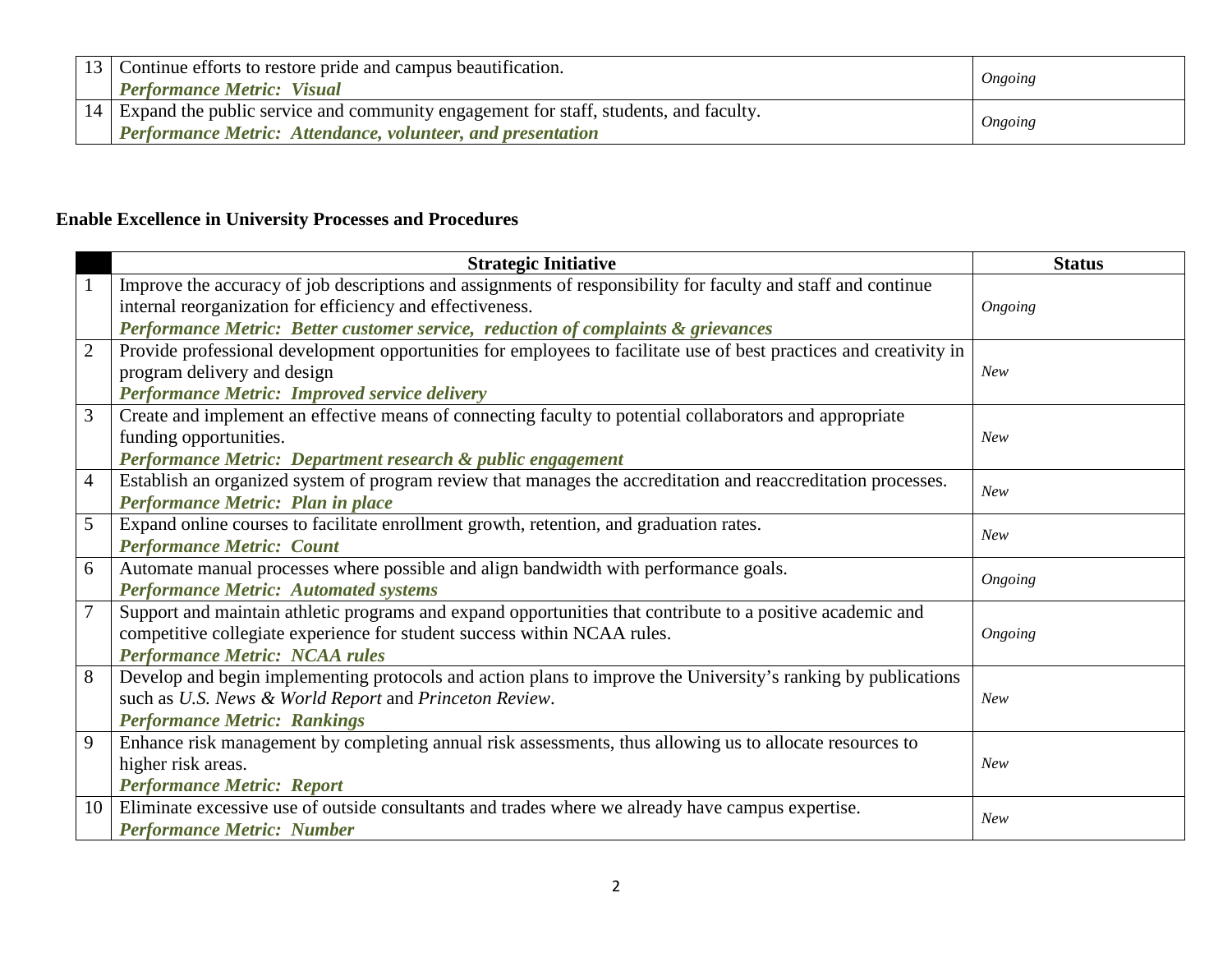### **Develop, Enhance, and Retain Resources to Achieve Mission**

|                | <b>Strategic Initiative</b>                                                                                    | <b>Status</b> |
|----------------|----------------------------------------------------------------------------------------------------------------|---------------|
| $\mathbf{1}$   | Develop and roll out a strategic annual and major-gift fundraising campaign.                                   | <b>New</b>    |
|                | <b>Performance Metric: Plan</b>                                                                                |               |
| $\overline{2}$ | Document existing financial conditions and provide a structure for reporting all funds and expenditures to     |               |
|                | stakeholders.                                                                                                  | Ongoing       |
|                | <b>Performance Metric: Reports</b>                                                                             |               |
| 3              | Redesign the direct support organizations more strategically to support university operations.                 | Ongoing       |
|                | <b>Performance Metric: Actions/progress</b>                                                                    |               |
| $\overline{4}$ | Complete the transfer of land and develop a long-term strategy to generate income and increased research from  |               |
|                | the Brooksville property, which is being granted to the University by the federal government.                  | New           |
|                | <b>Performance Metric: Completion</b>                                                                          |               |
| 5              | Establish a comprehensive research strategy linked to areas of critical importance to the University.          | <b>New</b>    |
|                | Performance Metric: Plan by discipline                                                                         |               |
| 6              | Develop a comprehensive strategy to identify processes to promote "tech transfer" to move patents and          |               |
|                | innovations to the mainstream for the purpose of increasing revenues and finding solutions to social, medical, | <b>New</b>    |
|                | and technological problems.                                                                                    |               |
|                | <b>Performance Metric: Plan</b>                                                                                |               |
| $\overline{7}$ | Continue to increase transfer and articulation agreements with high schools and community colleges.            | Ongoing       |
|                | <b>Performance Metric: Count new and enrollment trends</b>                                                     |               |
| 8              | Develop and begin implementing a multi-year plan to enhance research capability and funding across all         |               |
|                | platforms.                                                                                                     | Ongoing       |
|                | Performance Metric: Create a strategic research plan                                                           |               |
| 9              | Completely redesign the website to make it more student-centric and user-friendly across all platforms.        | <b>New</b>    |
|                | Performance Metric: The launch of the redesgin                                                                 |               |
| 10             | Promote the active participation of students, faculty, and staff in University energy-efficiency and other     |               |
|                | sustainability efforts.                                                                                        | New           |
|                | <b>Performance Metric: Programs documenting engagement</b>                                                     |               |